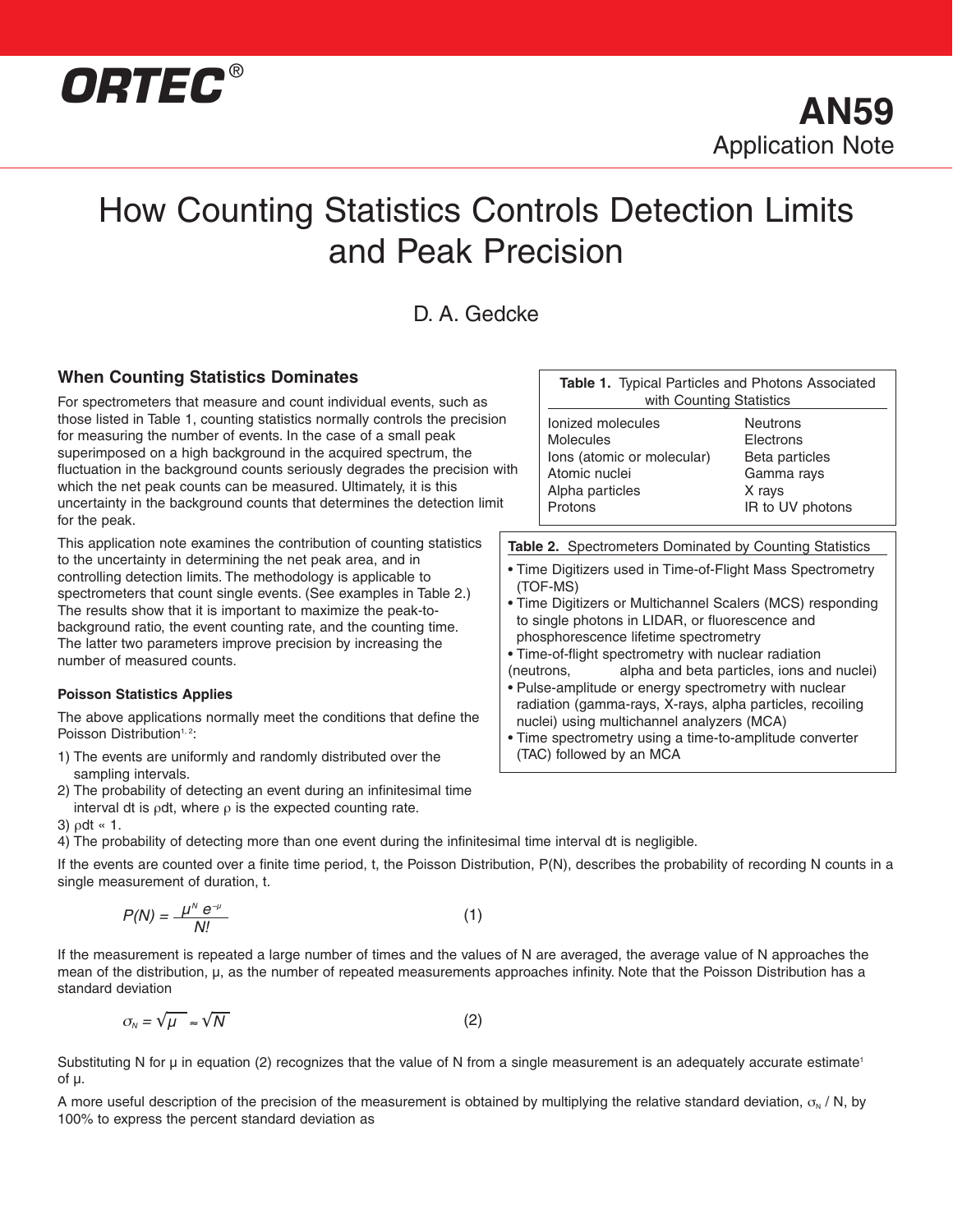$$
\sigma_{N} \% = \frac{\sigma_{N}}{N} \times 100\% = \frac{100\%}{\sqrt{N}}
$$
 (3)

Table 3 shows how the percent standard deviation improves as the counted number of events increases.

Clearly, a large number of events must be accumulated to achieve a precision better than 1%.

Strictly speaking, equations (1) through (3) accurately describe the statistical distribution

of events counted only if a) dead time losses are negligible, or b) if an ideal livetime clock is employed to compensate for dead time losses<sup>3-8</sup>. For the purpose of this application note, at least one of these conditions will be presumed to be satisfied.

### **Optimum Precision for a Peak with Zero Background**

Most of the spectrometers in Table 2 produce spectra composed of widely separated peaks sitting on a slowly varying background. The position of the peak along the horizontal axis represents the main parameter to be measured. This may represent the flight time of the particles or photons in a time-of-flight spectrometer, the mass of the particles in mass spectrometry, or the energy of the particles or photons in pulse-height spectrometry. The centroid of the peak is typically used to mark the peak position and to provide an accurate measure of the flight time, mass, or energy in the above examples. The area of the peak measures the probability of detecting events with that specific flight time, mass, or energy. A Gaussian peak shape is normally a good approximation to the actual shape of the peaks in the spectrum. Consequently, it will be used as a pragmatic model for investigating methods for extracting the optimum information from the spectrum.

The special case of zero background is instructive for learning how to extract all the information from the peak in the more general case of non-zero background. Therefore, consider the Gaussian peak in Figure 1. The y axis represents the number of events counted per unit interval





**Figure 1.** Integrating the counts in a selected region of a Gaussian peak.

on the x axis. The Full Width at Half Maximum height (FWHM) of the peak is Γ. The dashed lines, located an equal distance to the right and left of the centroid, define the region of the peak from which the counts will be extracted. The width of this region is  $\eta_{\rm e}$ , and the total number of counts defined by the area of this region is P. The number of events counted in the entire peak is denoted by A, the total area of the peak.

If the counts from entire area of the peak are summed, the relative standard deviation in those counts is

$$
\frac{\sigma_A}{A} = \frac{1}{\sqrt{A}} \tag{4}
$$

This is the best precision available from the peak, because A is the largest number of counts that can be extracted from the peak. The integration region of width  $\eta_P$  uses less than the full number of events counted in the peak, and yields a relative standard deviation given by

$$
\frac{\sigma_{\rho}}{P} = \frac{1}{\sqrt{P}}\tag{5}
$$

It is useful to compare the precision obtained in equation (5) with the best precision that is achievable by dividing equation (5) by equation (4).

$$
\frac{\sigma_P/P}{\sigma_A/A} = \frac{\sigma_P}{P}\sqrt{A} = \frac{\sqrt{A}}{\sqrt{P}}
$$
 (6)

Equation (6) is plotted in Figure 2 versus the ratio of the width of the integration region to the FWHM of the peak. The horizontal dashed line in Figure 2 represents the best precision that can be achieved when the entire area of the peak is integrated. For narrower integration regions the precision degrades, and the degradation escalates rapidly as the width of the integration region approaches zero.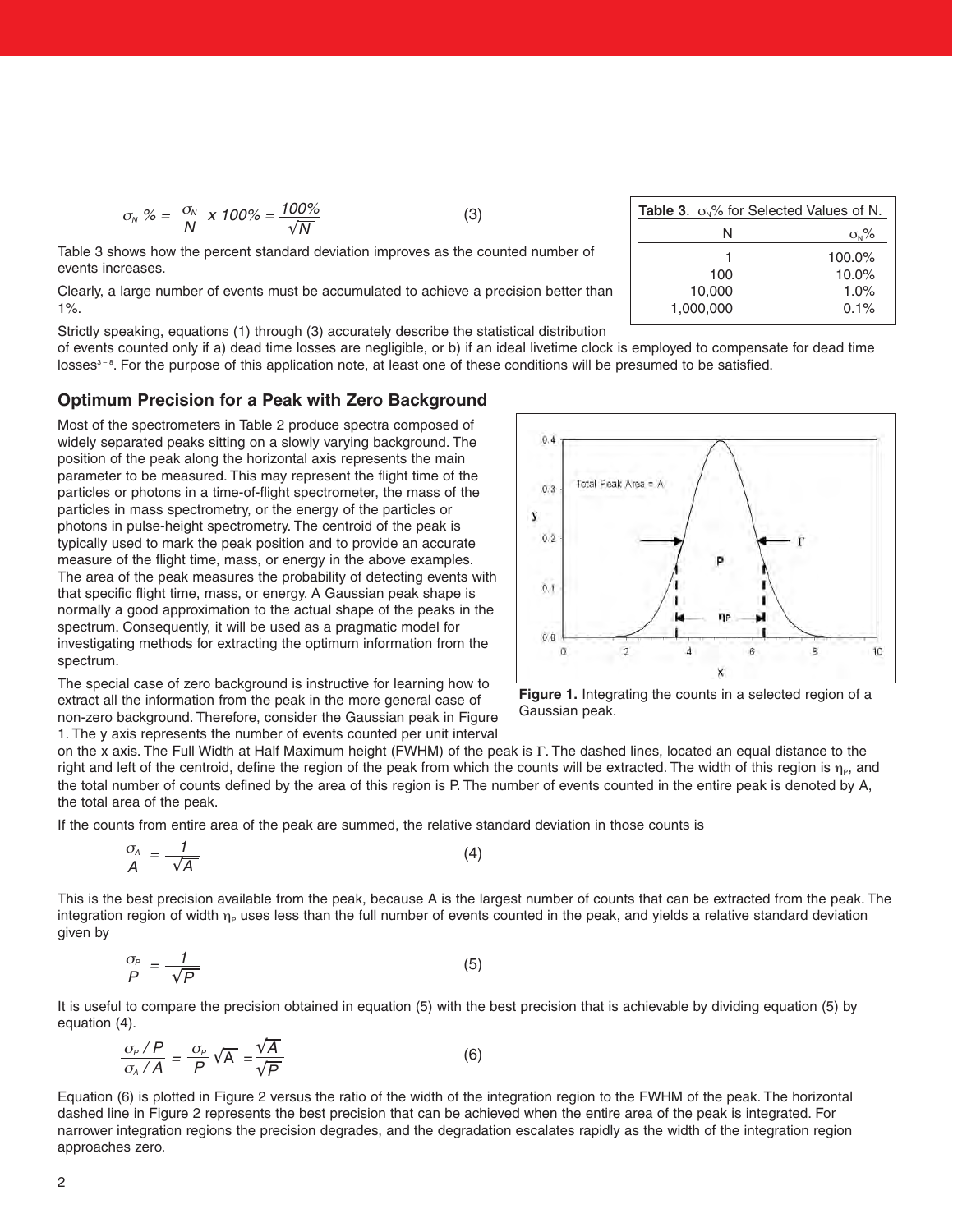It is obvious from Figure 2, that the width of the integration region should be wider than twice the FWHM of the peak, in order to achieve the best precision. The condition,  $\eta_P = 2 \Gamma$  integrates 98% of the events counted in the peak. Where possible, an even wider integration region is advisable to avoid errors caused by inadvertent misalignment of the integration window relative to the centroid of the peak. Misalignment can arise from peak shifts caused by changes in counting rate or temperature. If the centroid of the peak is calculated by the standard centroid algorithm<sup>9</sup>, an integration region wider than 2  $\Gamma$  is critical for avoiding misalignment errors in the computed peak position. If the entire area of the peak is used to calculate the centroid, ORTEC Application Note AN58 shows that the random error caused by counting statistics is<sup>9, 13</sup>

$$
\sigma_c = \frac{\Gamma}{2.35\sqrt{A}}\tag{7}
$$

where  $\sigma_{\rm c}$  is the standard deviation in the x coordinate for the centroid of the peak. If the entire peak cannot be used to extract the centroid information, a least squares fit of the known peak shape to the central



**Figure 2.** The figure of merit for precision in the peak counts versus the width of the integration region,  $\eta_{\rm P}$ .

portion of the peak can be productive for finding the peak position with reasonable accuracy<sup>2, 10, 11, 12</sup>. This same technique can be used to minimize misalignment errors when determining the total area of the peak. For pedagogic simplicity, this application note will presume a simple integration of the counts is used as depicted in Figure 1. The random error that controls precision and detection limits is similar for both methods, i.e., least squares fitting or simple integration.

# **Detection Limits with Zero Background**

Detection limits for a peak are typically defined by setting a threshold that the counts in the peak must exceed to claim detection. The threshold is chosen so that there is a 95% probability of the counts exceeding that threshold if the peak is truly present in the spectrum. That defines the 95%-confidence limit. This choice implies that there is a 5% probability of not detecting the peak, even though it is truly present.

With zero background a single count is the minimum that can be detected. From equation  $(1)$  we seek the value of  $\mu$  for which there is a 95% probability that the value of N will exceed zero in a single measurement. This is identical to finding the value of µ for which there is a 5% probability of recording zero counts in a single measurement. That probability is expressed in equation (8) and set equal to 0.05 to find the value of  $\mu$  corresponding to the detection limit.

$$
P(0) = \frac{\mu^0 e^{-\mu}}{(0)!} = e^{-\mu} = 0.05
$$
 (8)

The solution is

$$
\mu = -\ln(0.05) = 3.00\tag{9}
$$

Thus a detection threshold set at  $N \ge 1$  provides a 95%-confidence detection limit at

$$
A_{\rho_{L0}} = 3 \text{ counts} \tag{10}
$$

Typically the counts in the peak are related to the concentration C for the component of the material being measured by a calibration constant k.

$$
C = k A \tag{11}
$$

This leads to the specification of the minimum detectable concentration for the case of zero background:

 $C_{DLO} = k A_{DLO} = 3 k$  (12)

In mass spectrometry C represents the concentration of the molecule of mass m in the original sample. For radioactive nuclide spectrometry, C is the activity of the specific radioisotope.

If a first attempt at the measurement yields detection limits that are not low enough, what can be done to improve the detection limit? The simplest solution is to increase the counting time. For the special case of zero background, doubling the counting time will double A and decrease k by a factor of 2 in equation (11). This lowers  $C_{DLO}$  by a factor of 2 in equation (12). In other words, detection limits are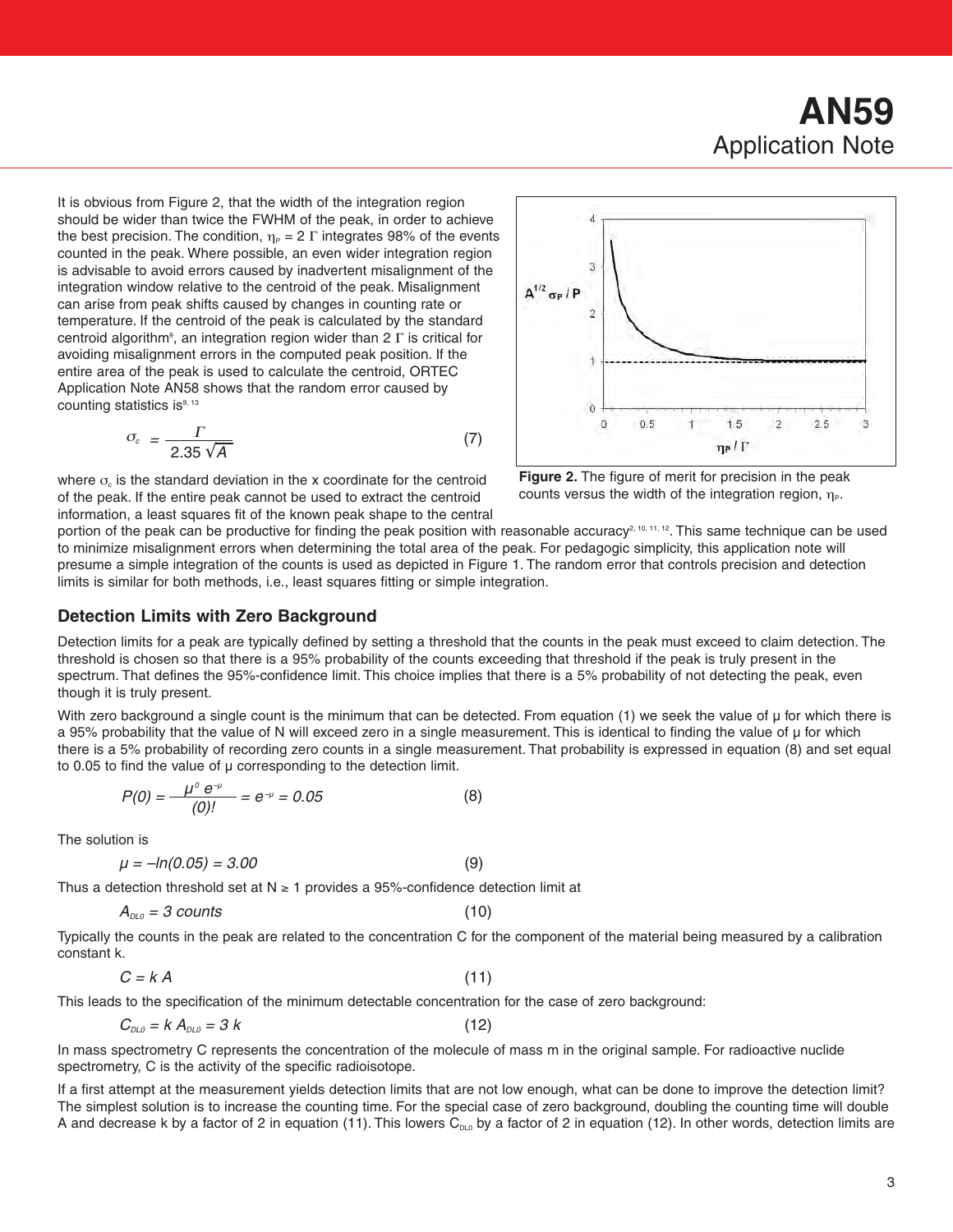lowered by decreasing the concentration required to yield an average of 3 counts. This can be accomplished by a) increasing the counting time, and/or b) improving the yield of counts per unit concentration from the sample. Solution b) could involve improving the efficiency of the measurement apparatus, or pre-concentration of the desired component in the sample.

#### **A Gaussian Approximation for the Poisson Distribution**

Moving to the general case of a peak sitting on a background requires subtraction of the background to determine the net peak counts. As is revealed below, this requires development of the Gaussian approximation to a Poisson distribution so that the random error in the net peak counts can be calculated.

If the counts from two separate measurements are added to form a sum

$$
N_{+}=N_{1}+N_{2} \tag{13}
$$

and N<sub>1</sub> and N<sub>2</sub> are both defined by their own Poisson distributions, then N<sub>+</sub> also has a Poisson distribution defined by<sup>1</sup>

$$
P(N_{+}) = \frac{\mu_{+}^{N_{+}} e^{-\mu_{+}}}{N_{+}!}
$$
 (14)

where  $\mu_{+}$  is the sum of the means from the two distributions, as well as the mean for the distribution of the sum.

$$
\mu_{\scriptscriptstyle{+}} = \mu_{\scriptscriptstyle{1}} + \mu_{\scriptscriptstyle{2}} \tag{15}
$$

This relationship makes it easy to compute the standard deviation of the sum from

$$
\sigma_{N_+} = \sqrt{\mu_+} \approx \sqrt{N_+} = \sqrt{N_+ + N_2} \tag{16}
$$

Unfortunately, no such simple relationship exists for the difference of two counts

$$
N_{-}=N_{1}-N_{2} \tag{17}
$$

because the difference no longer follows a Poisson distribution<sup>1</sup>. In this case, one has to resort to the Gaussian approximation to a Poisson distribution.

Figure 3 shows how the shape of the Poisson distribution changes as its mean value,  $\mu$ , increases. For values of  $\mu$  approaching 1, the distribution is notably asymmetric. As µ increases, the distribution becomes more symmetric, and begins to resemble a Gaussian shape. Figure 4 compares Poisson distributions for  $\mu = 9$  and  $\mu = 36$  to the Gaussian probability distribution

$$
G(N) = \frac{e^{-\frac{(N-\mu)^2}{2\sigma^2}}}{\sqrt{2\pi\sigma^2}}
$$
 (18)

where the special condition

$$
\sigma^2 = \mu \tag{19}
$$

has been inserted in equation (18) to make the mean and standard deviation for the Gaussian curve match the mean and standard deviation of the Poisson distribution. The correspondence between the two distribution types is surprisingly good for a value of m as low as 9. For the purposes of computing and combining standard deviations, the Gaussian distribution is an adequate approximation to the Poisson probability distribution for  $\mu \geq 9$ .

The Gaussian probability distribution fulfills equations (13), (15), and (16) for the distribution of the sum of counts from two Gaussian distributions. In fact, the distribution of  $N_+$  is also a Gaussian function. Furthermore, the distribution of the difference of two counts







**Figure 4.** A comparison between the Poisson and Gaussian distributions for  $\mu = \sigma^2 = 9$  and  $\mu = \sigma^2 = 36$ . The Poisson distributions are represented by the solid diamonds and squares, while the Gaussian distributions are plotted as continuous lines.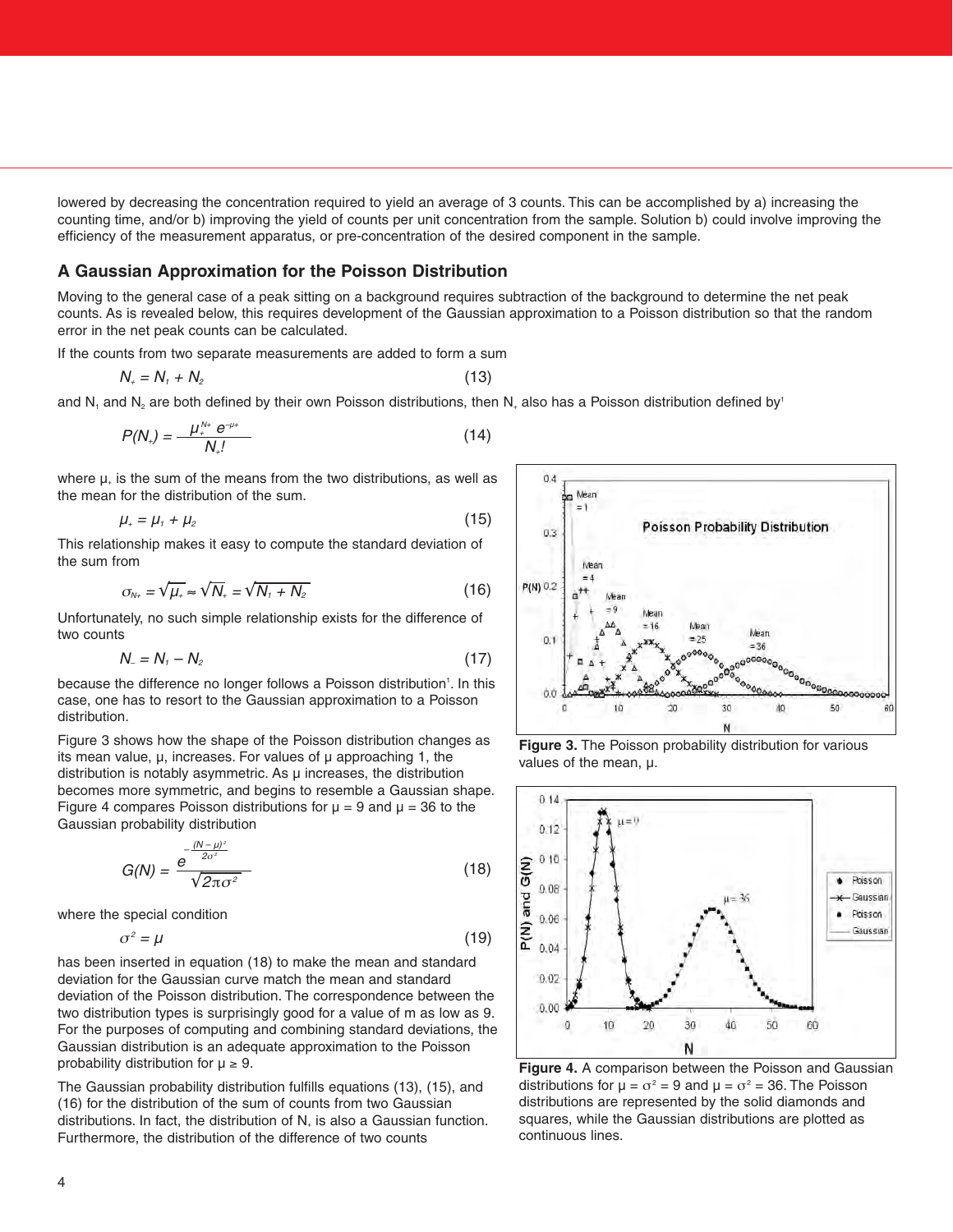$N_{-} = N_{1} - N_{2}$  (17)

has a Gaussian distribution, if the distributions of N<sub>1</sub> and N<sub>2</sub> are both Gaussian'. The mean of the distribution for N<sub>-</sub> is  $\mu = \mu_1 - \mu_2$  (20)

But, the standard deviation for N– is

Note the crucial "+" signs in equation (21) in spite of the "–" signs in equations (17) and (20). The results surrounding equations (20) and (21) stem from the shape and symmetry of the Gaussian function.

The calculations in the next section require one more principle for deriving standard deviations from functions incorporating Gaussian probability distributions. If N is distributed according to a Gaussian probability function and  $\beta$  is a constant, then

 $M = \beta N$  (22)

also has a Gaussian distribution with a standard deviation<sup>1, 2</sup>

$$
\sigma_{\scriptscriptstyle M} = \beta \sigma_{\scriptscriptstyle N} \tag{23}
$$

 $\sigma_{N-} = \sqrt{\sigma_1^2 + \sigma_2^2} \approx \sqrt{N_1 + N_2}$  (21)

where  $\sigma_{N}$  is the standard deviation of the probability distribution for N.

The equations summarized above for the Gaussian approximation are the tools needed for calculating the precision of the net peak counts for a peak sitting on a background.

# **Peak Precision in the Presence of Background**

Figure 5 illustrates a simple method for subtracting the background lying under a peak to extract the net peak counts. This is a practical algorithm whenever the background varies slowly enough in the vicinity of the peak to be approximated by a straight line spanning the location of the peak. A region of interest (ROI) of width  $\eta_P$  is marked on the peak, and the counts in that region are integrated. The total integrated area,  $N_T$  includes the background counts, B, as well as the net peak counts, P.

$$
N_{\tau} = P + B \tag{24}
$$

To estimate B, two additional regions of interest are integrated, one a distance d to the left of the peak ROI, and another a distance d to the right of the peak ROI. The widths of both of these background regions are set equal  $(\eta_B/2)$ . The counts integrated from the left background region are designated  $N<sub>81</sub>$ , while the counts summed in the right background region are denoted  $N_{B2}$ . Consequently, the estimate of the background included under the peak becomes

$$
M_B = \frac{\eta_P}{\eta_B} \left( N_{B1} + N_{B2} \right) \approx B \tag{25}
$$

with a standard deviation

$$
\sigma_{MB} \approx \frac{\eta_P}{\eta_B} \sqrt{N_{B1} + N_{B2}} \approx \frac{\eta_P}{\eta_B} \sqrt{\frac{\eta_P}{\eta_B} B}
$$
 (26)

Therefore, the net peak counts can be estimated by subtracting the background estimate via equation (27).

$$
P \approx N_{\tau} - M_{\rm B} \tag{27}
$$

The standard deviation in this estimate of the net peak counts is

$$
\sigma_{\rho} = \sqrt{\sigma_{NT}^2 + \sigma_{MB}^2} \tag{28}
$$

which simplifies to

**Figure 5.** A simple method for background subtraction.

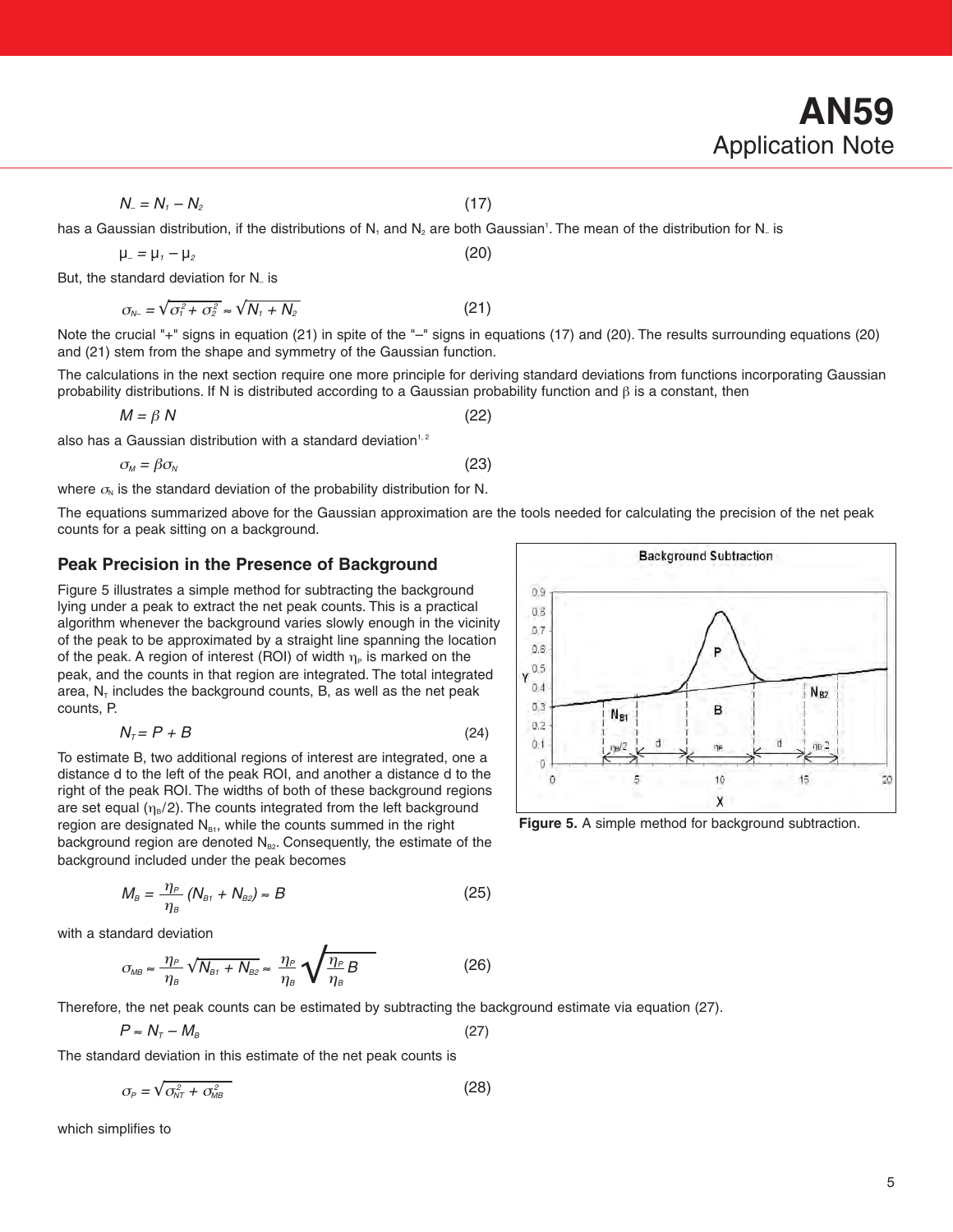$$
\sigma_{P} \approx \sqrt{P + \left(1 + \frac{\eta_{P}}{\eta_{B}}\right)B}
$$
\n(29)

The first term, P, under the square root sign is the contribution the peak counts would make to the precision if there were no background, i.e., when  $B = 0$ . The second term is the degradation of the precision caused by the background. Note that the background contribution is amplified by the factor in the parentheses.

Following the principle defined in equation (6), the figure of merit for equation (29) can be expressed as

$$
\frac{\sigma_P/P}{\sigma_A/A} = \frac{\sigma_P}{P} \sqrt{A} = \frac{\sqrt{A}}{\sqrt{P}} \sqrt{1 + \left(1 + \frac{\eta_P}{\eta_B}\right) \left[\frac{B}{P}\right]}
$$
(30)

Equation (30) is simply equation (6), but with the additional factor under the large square root sign that expresses the degradation of precision caused by the statistical uncertainty in the background. Note that the degradation is sensitive to the peak-to-background ratio, P/B. As the peak-to-background ratio tends towards infinity, the degradation caused by the background tends towards zero. The degradation is somewhat less sensitive to the ratio of the peak and background window widths. A typical compromise is to choose  $\eta_B = \eta_P$  so that the multiplier in parenthesis in front of B/P becomes 2. A wider background integration width,  $\eta_B$ , lowers the background degradation, but not by much.



**Figure 6.** The dependence of the relative standard deviation in the net peak counts,  $\sigma_{\rm P}$ /P, on the ratio of the peak amplitude, *l*, to the background amplitude, b, and on the width of the integration regions. <P> is the estimate of the net peak counts obtained by subtracting the background estimate from the peak plus background counts.

Equation (30) is plotted in Figure 6 for a Gaussian peak of height *l* and FWHM, Γ. The average amplitude of the background is b. This graph is the same as Figure 2, except the precision degradation due to the background has been added. The parameter,  $(\ell/b)/[1 +$  $(\eta_P/\eta_B)$ ], that specifies each of the four curves in Figure 6 depends mildly on  $\eta_P/\eta_B$  and strongly on //b.

For clarification, consider a specific case of  $\eta_P/\Gamma = 3$  and  $\eta_P = \eta_B$ . This makes it obvious that the ratio of the peak amplitude to the background height, *l*/b, is proportional to the peak-to-background ratio, P/B. Consequently, the parameter defining the four curves is related to the peak-to-background ratio, P/B. If there is no background under the peak, then  $P/B = \infty$  and  $l/b = \infty$ . Thus, the bottom curve in Figure 6 is the case of zero background, and it is identical to the function plotted for zero background in Figure 2. Stepping vertically from the bottom curve  $(\infty)$  to the next curve (10) adds a background, and establishes a finite peak-to-background ratio. Moving to the next curve (1) is equivalent to lowering the peak-to-background ratio by a factor of 10. The top curve (0.1) drops the peak-to-background ratio by another factor of 10. Note how increasing the background degrades the statistical precision in the net peak counts. The relative standard deviation in the net peak counts,  $\sigma_{\rm P}$ , increases as the peak-to-background ratio decreases.

Figure 6 reveals another quirk caused by the background. For an infinite peak-to-background ratio (i.e., zero background) the minimum relative standard deviation in the net peak counts is obtained by using a peak integration window width that is more than twice the FWHM of the peak. However, at low peak-to-background ratios (0.1), the minimum relative standard deviation is achieved at  $\eta_P$  = 1.17 Γ. This implies that the peak integration window width should be set at 1.17 times the FWHM of the peak to achieve the lowest detection limits. Such a narrow window makes the results extremely sensitive to a misalignment of the center of the peak integration window with respect to the centroid of the peak. Near detection limits, counting statistics obscures the shape of the peak, making it hard to center the integration window on the peak. Consequently, it is advisable to set the width of the peak integration window two to three times the FWHM of the peak. This choice minimizes the consequences of misalignment, while degrading the relative standard deviation by only 26%. (Compare A<sup>1/2</sup>σ<sub>P</sub>/P at  $\eta_P = 3 \Gamma$  and  $\eta_P = 1.17 \Gamma$  on the 0.1 curve in Figure 6.) This is a very small price to pay for insulating the results from misalignment of the peak and window.

#### **How Background Controls Detection Limits**

Determining detection limits in the presence of background requires the use of statistical confidence limits. Confidence limits are most readily computed by using the Gaussian approximation to the Poisson distribution. Figure 7 illustrates a Gaussian probability distribution and defines the 5% and 95% confidence limits. The horizontal axis in Figure 7 utilizes a simplifying substitution in the exponent of equation (18).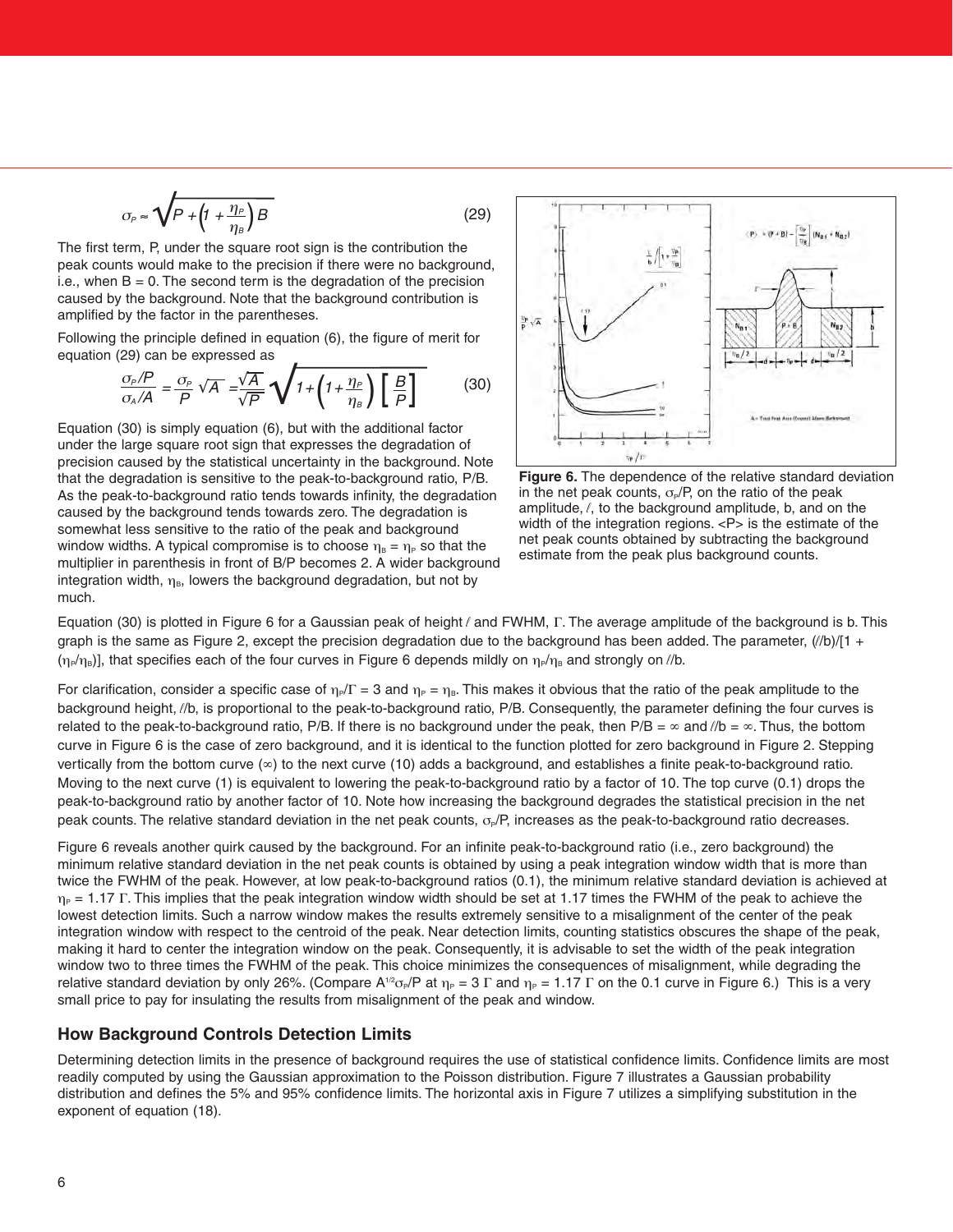# **AN59** Application Note

$$
z = \frac{N - \mu}{\sigma} \tag{31}
$$

This substitution shifts the mean to zero, and expresses the deviation from the mean in units of the standard deviation, σ. This normalized Gaussian probability distribution has the form found in most statistical tables<sup>2</sup>:

$$
G(z) = \frac{e^{-z \cdot z}}{\sqrt{2\pi}}\tag{32}
$$

The 5% confidence limit occurs at  $z = -1.6449$ . Because the area of the Gaussian to the left of this coordinate value is 5% of the total area, there is only a 5% probability of observing events to the left of  $z = -1.6449$ . Similarly, the 95% confidence limit occurs at  $z = +1.6449$ ,

because 95% of the area of the Gaussian distribution lies to the left of this value of z. In other words, there is a 95% probability of observing events with values of z to the left of  $z = +1.6449$ .

Expressing these limits in terms of N via equation (31), the 5% and 95% confidence limits are

$$
N_{5\%} = \mu - 1.6449 \sigma \tag{33a}
$$
\n
$$
N_{\text{max}} = \mu + 1.6449 \sigma \tag{33b}
$$

$$
N_{95\%} = \mu + 1.6449 \,\sigma \tag{33b}
$$



distribution at low values of µ, because the Poisson distribution is defined only at integer values of N, whereas the Gaussian distribution is continuous in N. Thus, the limits obtained from equation (33) must be rounded to the nearest integer value of N when applied to the Poisson distribution. To keep the rounding error less than 5% of 1.6449  $\sigma$ , the value of µ must be  $\geq 37$ . Normally, this is not a severe limitation.

For the calculation of the detection limit, the procedure illustrated in Figure 5 using equation (27) will be employed to measure the net peak counts. To claim detection, the net peak counts must exceed a threshold value set at  $N<sub>p</sub>$ . The convention is to set this threshold high enough that there is only a 5% probability of the background counts exceeding the threshold if the peak truly is not present. This establishes the 5% false positive condition. From equation (29) , the standard deviation in the net peak counts when the net peak counts are zero is

$$
\sigma_o = \sqrt{\left(1 + \frac{\eta_P}{\eta_s}\right)B} \tag{34}
$$

Therefore the threshold for a 5% false positive (95% true negative) is obtained from equation (33b).

$$
N_{D} = \mu_{0} + 1.6559 \sigma_{0} \approx 0 + 1.6449 \sqrt{\left(1 + \frac{\eta_{P}}{\eta_{B}}\right)B}
$$
(35)

When the peak truly is present at the detection limit,  $P_{DL}$ , the conventional definition of the detection limit requires a 95% probability of claiming a true positive, and a 5% probability of a false negative. For this case the detection threshold,  $N_{\rm p}$ , is determined by equations (33a) and (29).

$$
N_{D} = \mu_{P} - 1.6449 \, o_{P} \approx P_{DL} - 1.6449 \sqrt{P_{DL} + \left(1 + \frac{\eta_{P}}{\eta_{B}}\right)B} \tag{36}
$$

Setting the detection thresholds equal between equations (35) and (36), and using the fact that  $P_{DL}$  « B to eliminate  $P_{DL}$  from the square root sign in equation (36) leads to the detection limit

$$
P_{\rho_L} \approx (2)(1.6449)\sqrt{\left(1+\frac{\eta_P}{\eta_B}\right)B} \tag{37}
$$

A more meaningful relationship can be obtained by expressing the detection limit in terms of concentration or activity, where the calibration equation relating concentration to net peak counts is

| $C = KP$ | (38a) |  |
|----------|-------|--|
|          |       |  |



**Figure 7.** The Gaussian probability distribution and the definition of the 5% and 95% confidence limits.